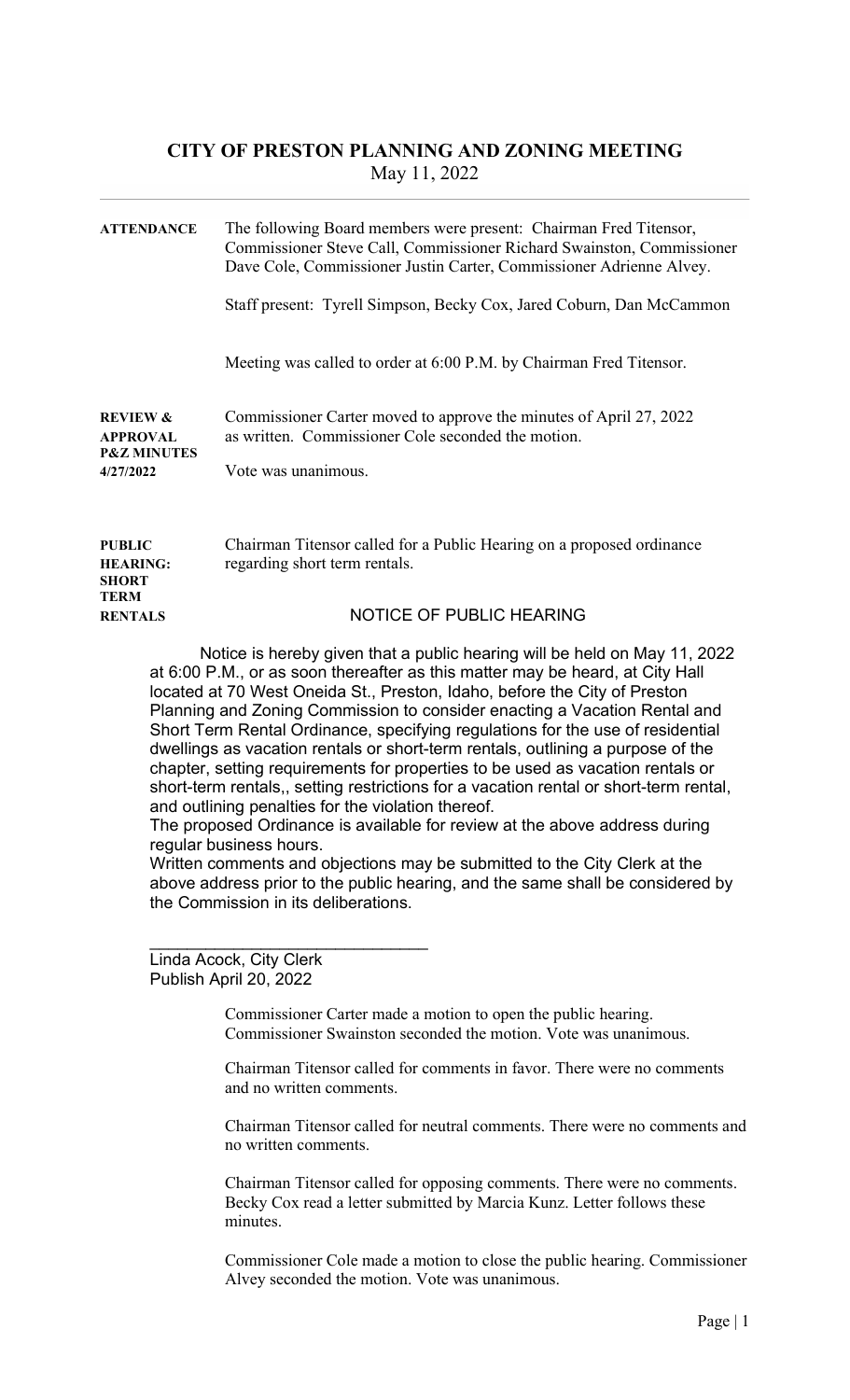Chairman Titensor invited Police Chief McCammon to respond to the letter. Chief McCammon stated that he could not think of recurring incidents or calls in the neighborhood that the letter referred to. He was not aware of any campers being resided in. He also stated that criminal records are not required to be disclosed and sex offenders are not required to disclose when it is a short-term stay.

The commissioners discussed the issues surrounding renting out basements and how this new ordinance would put some controls on these issues. They also discussed what constitutes a short-term rental and the need to put a time frame to classify what is short term.

Commissioner Swainston made a motion to recommend approval to city council with the addition of a sentence stating that a short-term rental is not to exceed an eight month stay. Commissioner Alvey seconded the motion.

Vote went as follows:

| Chairman Titensor             | Aye |
|-------------------------------|-----|
| <b>Commissioner Carter</b>    | Aye |
| <b>Commissioner Swainston</b> | Aye |
| <b>Commissioner Alvey</b>     | Aye |
| <b>Commissioner Call</b>      | Aye |
| Commissioner Cole             | Ave |

Motion passed by unanimous vote.

SUB- The commissioners discussed problems that they see with the current DIVISION ordinance. Some of these included the application process, the difficulty ORDINANCE: of navigating through the ordinance to find information, no requirements for DISCUSSION developers to do water, sewer and traffic studies, no specific dates for release of improvement bonds, and inconsistent right of way and road widths. The commissioner discussed things that they would like to see change in the ordinance, including different options and plans for greenspace, clarification on some of the procedures, simplifying the document for ease of understanding, giving city council final say on street names, adding a fiscal impact study and updating the public works design standards.

## APPROVED The following approved building permits were reviewed, there were no BUILDING comments. PERMITS

| Rex Sharp     | 815 W $4^{th}$ S | House |
|---------------|------------------|-------|
| Tony Crockett | 581 Eagle Dr     | House |
| Tony Crockett | 568 Eagle Dr     | House |
| Scott Madsen  | 733 E 750 S      | House |

PUBLIC Police Chief Dan McCammon stated that street names can cause confusion for INPUT emergency services and having the streets numbered instead of giving them names makes it much easier to navigate.